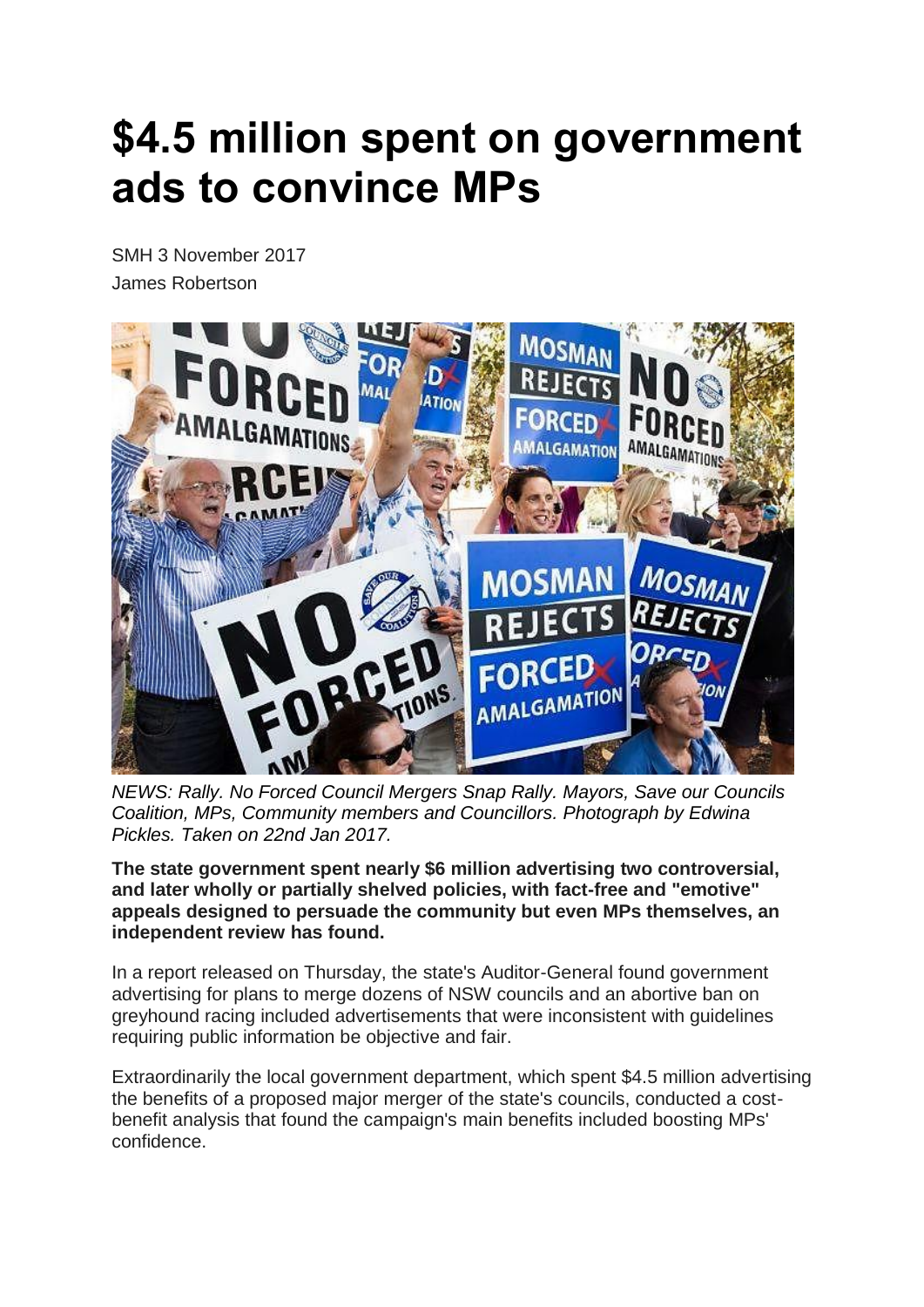

"Advertising was expected to 'increase confidence of Members of the Legislative Assembly and Members of the Legislative Council to support the reform legislation'," the Auditor found.

Both campaigns were also found to have "adopted subjective or emotive messages designed to build public support for government policy".

The pre-campaign research for the council advertising campaign segmented the community into "apathetic", "apostle" or "combatant" groups based on assessed local levels of support for the proposal to merge councils.

"Campaign research identified statements that were most likely to reduce resistance to mergers," the report said.

Early parts of the campaign relied on subjective assertions such as that the council "system is broken" and vague references to "[a] brighter future", but the only facts mentioned were that the state had 152 councils and they had existed for more than a century, the report said.

The Auditor found that speed with which both campaigns were mounted saw regular review processes by-passed or truncated and that both the council regulator and justice department found it difficult to "demonstrate that value for money was achieved".

The \$1.3 million "Dogs deserve better" campaign for the state government's ultimately overturned plan to ban the sport of greyhound racing relied on confronting imagery such as "gun targets, blood smears and gravestones" and included factual errors about the lifespan of racing dogs and greyhound racing's legal status globally.

The Auditor found no specific breaches of the laws governing government advertising but made four recommendations for improved transparency, particularly when the need for ads is deemed "urgent".

In its response to the report The Office of Local Government said it would welcome additional guidance on the fair presentation of public information.

The Justice department argued that "emotive language is an effective tool to engage audiences".

The merger of a number of rural and regional councils and more than a dozen others fighting the state [government's](http://www.smh.com.au/nsw/nsw-government-to-abandon-legal-battle-over-council-amalgamations-20170727-gxjqtl.html) plans in court were later scrapped after Gladys Berejiklian became the new Premier of NSW early this year.

Her predecessor, Mike Baird, sensationally dumped the proposal to ban greyhound racing in the face of [widespread](http://www.smh.com.au/nsw/you-are-gutless-mike-bairds-greyhound-backflip-lashed-on-social-media-20161011-grzh38.html) criticism, particularly from the media.